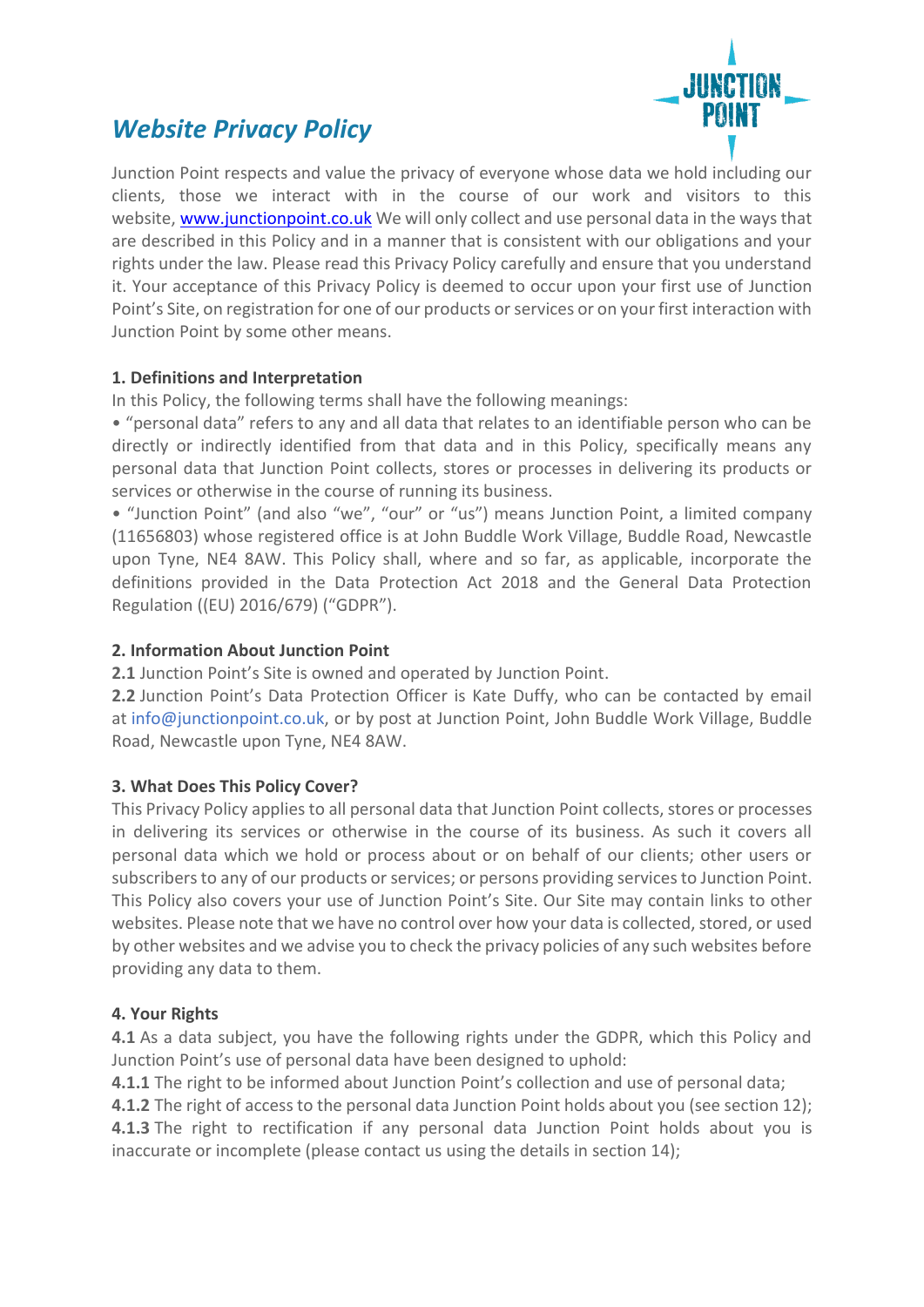**4.1.4** The right to be forgotten – i.e. the right to ask Junction Point to delete any personal data we hold about you (we only hold your personal data for a limited time, as explained in section 6.5 but if you would like us to delete it sooner, please contact us using the details in section 14);

**4.1.5** The right to restrict (i.e. prevent) the processing of your personal data;

**4.1.6** The right to data portability (obtaining a copy of your personal data to re-use with another service or organisation);

**4.1.7** The right to object to Junction Point using your personal data for particular purposes; and

**4.1.8** Rights with respect to automated decision making and profiling.

**4.2** If you have any cause for complaint about Junction Point's use of your personal data, please contact us using the details provided in section 14 and we will do our best to solve the problem for you. If Junction Point is unable to help, you also have the right to lodge a complaint with the UK's supervisory authority, the Information Commissioner's Office.

**4.3** For further information about your rights, please contact the Information Commissioner's Office or your local Citizens Advice Bureau.

# **5. What Data Does Junction Point Collect?**

The personal data which we may collect will vary depending on the nature of your interaction with Junction Point but might include some or all of the following personal and non-personal data:

**5.1** your name;

**5.2** the name of the charity/ business that you work for or represent;

**5.3** the sector or cause in which your organisation operates, including any faith basis for that organisation;

**5.4** your job title and/or profession;

**5.6** your contact information such as email, postal address and telephone numbers;

**5.7** demographic information about you, such as postcode, preferences, and interests;

**5.8** (in the case of users of Junction Point's Site) your IP address, web browser type and version and details of your operating system.

## **6. How Does Junction Point Use Your Data?**

**6.1** All personal data shall be processed and stored securely, for no longer than is necessary in light of the reason(s) for which it was first collected. Junction Point will comply with its obligations and safeguard your rights under the Data Protection Act 2018 and/or GDPR at all times. For more details on security see section 7, below.

**6.2** Junction Point's use of your personal data will always have a lawful basis, either because it is necessary for our performance of a contract with you, because you have consented to our use of your personal data (e.g. by subscribing to emails), or because it is in our legitimate interests. Specifically, Junction Point may (without limitation) use your data for the following purposes:

**6.2.1** Supplying Junction Point's products and/or services to you (please note that we require your personal data in order to enter into a contract with you);

**6.2.2** Personalising and tailoring our products and/or services for you;

**6.2.3** Delivering services to a third party which requires the processing of your data, for example where we are undertaking a Trustee recruitment campaign for a client;

**6.2.4** Replying to emails from you;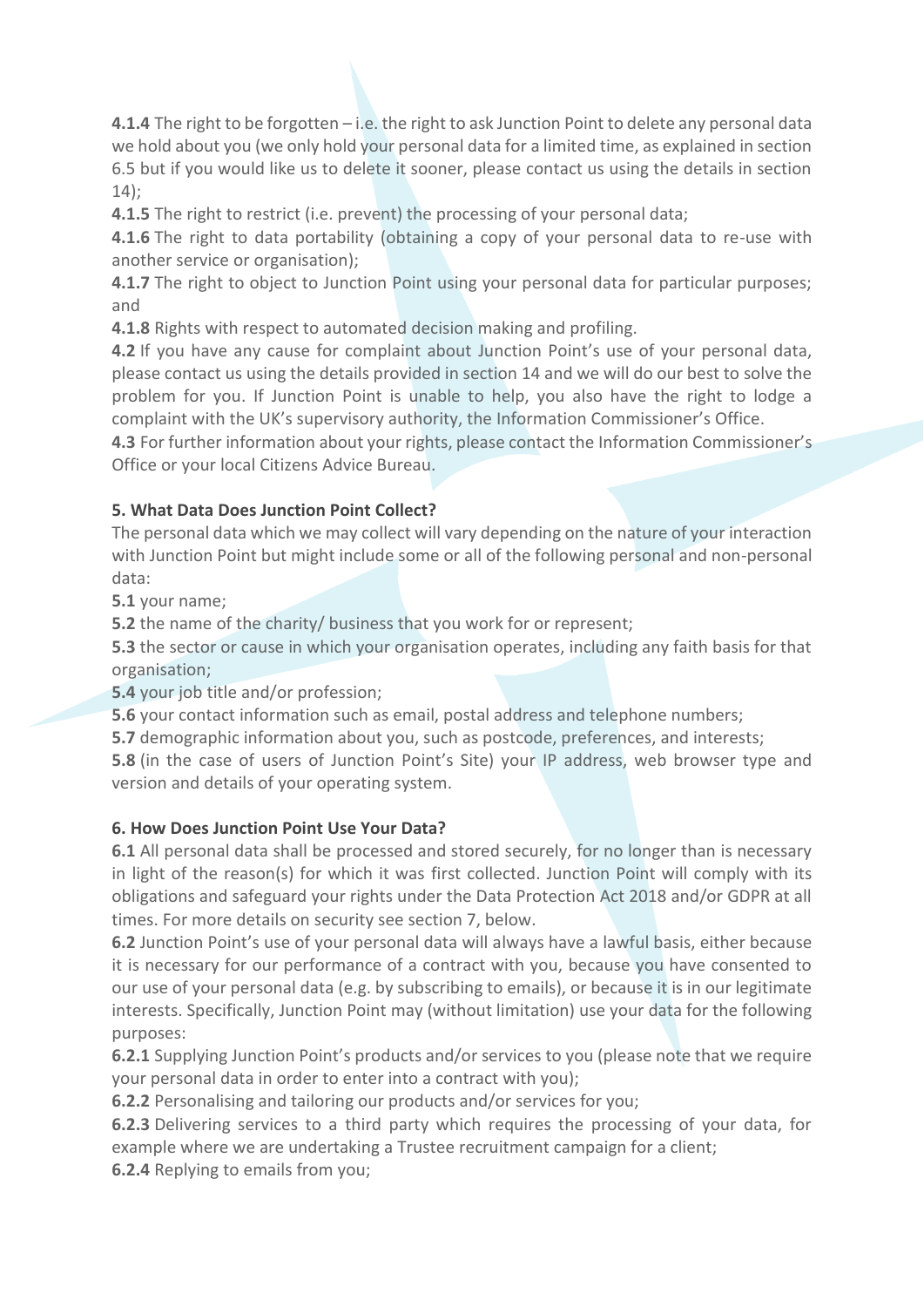**6.2.5** Supplying you with emails that you have opted into (you may unsubscribe or opt-out at any time by emailing [info@junctionpoint.co.uk](mailto:hello@kedaconsulting.co.uk) or clicking on the unsubscribe link within the email);

**6.2.6** Market research;

**6.2.7** Reporting to third parties where products and/or services have been provided to you at their cost; and

**6.2.8** Procuring services from you or working with you in the course of Junction Point's business.

**6.3** With your permission and/or where permitted by law, we may also use your data for marketing purposes which may include contacting you by email, telephone, text message and/or post with information, news, and offers on our products and services. We will not, however, send you any unsolicited marketing or spam and will take all reasonable steps to ensure that it fully protects your rights and complies with its obligations under the Data Protection Act 2018, the GDPR and the Privacy and Electronic Communications (EC Directive) Regulations 2003. We will provide ample opportunity to opt out of the receipt of any such marketing materials

**6.4** You have the right to withdraw your consent to Junction Point using your personal data at any time, and to request that we delete it.

**6.5** Junction Point does not keep your personal data for any longer than is necessary in light of the reason(s) for which it was first collected. Data will therefore be retained for the following periods (or its retention will be determined on the following bases):

**6.5.1** Where personal data about a client (or a provider of services to Junction Point) has been obtained in order to deliver paid-for services, this may be retained for a period of up to seven years following the end of the relevant contract;

**6.5.2** Personal data in respect of third parties, obtained in the course of delivery of our services shall be retained for up to three years;

**6.5.3** All other personal data shall be retained for up to three years from the date on which the purpose(s) for which it was obtained cease to apply.

## **7. How and Where Does Junction Point Store Your Data?**

**7.1** Junction Point only keeps your personal data for as long as we need to in order to use it as described above in section 6, and/or for as long as Junction Point has your permission to keep it.

**7.2** Some or all of your data may be stored outside of the European Economic Area ("the EEA") (The EEA consists of all EU member states, plus Norway, Iceland, and Liechtenstein). You are deemed to accept and agree to this by using our services or our Site or by otherwise submitting or providing information to Junction Point. If we do store data outside the EEA, we will take all reasonable steps to ensure that your data is treated as safely and securely as it would be within the UK and in compliance with the Data Protection Act 2018 and the GDPR.

**7.3** Junction Point has put in place appropriate security measures to prevent your personal data from being accidentally lost, used or accessed in an unauthorised way, altered or disclosed. In addition, we limit access to your personal data to those employees, agents, contractors and other third parties who have a business need to know. They will only process your personal data on our instructions and they are subject to a duty of confidentiality.

**7.3.1** Junction Point has put in place procedures to deal with any suspected personal data breach and will notify you and any applicable regulator of a breach where we are legally required to do so.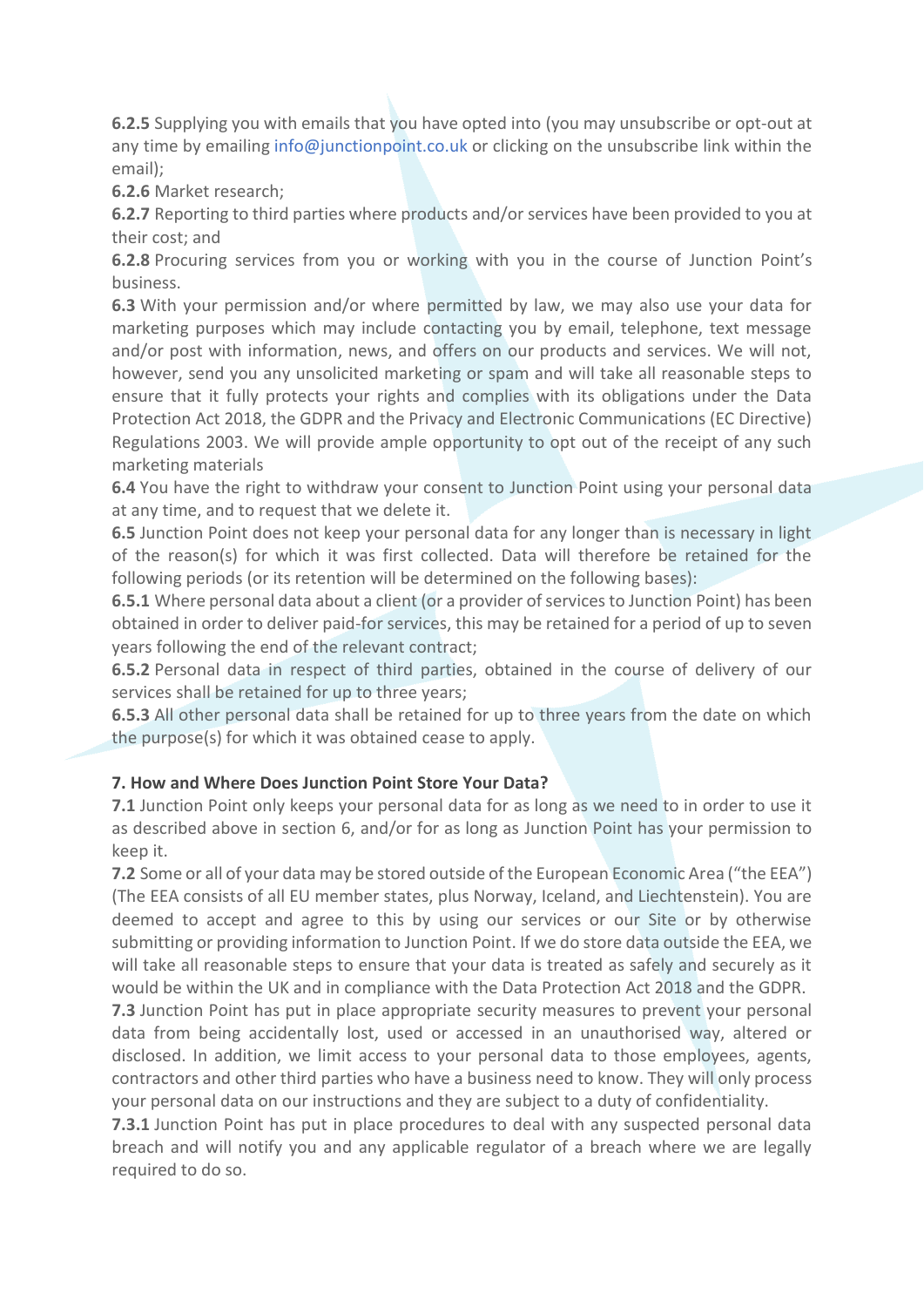#### **8. Does Junction Point Share Your Data?**

**8.1** Subject to the exceptions set out below (and/or elsewhere in this Policy) we will not share any of your data with any third parties for any purposes, unless you have expressly given your consent for us to do so:

**8.1.1** In certain circumstances, we may be legally required to share certain data held by Junction Point, which may include your personal data, for example, where we are involved in legal proceedings, where we are complying with legal obligations, a court order, or a governmental authority or where necessary to protect the rights, property, or safety of Junction Point or others.

**8.1.2** We may sometimes contract with third parties to facilitate the effective operation of our business and/or to supply services to you on our behalf. These services may include payment processing, delivery of our services, search engine facilities, email and other electronic communication tools, data back-up and other IT services, advertising, and marketing. In some cases, these services may include or require access to some or all of your data. In such circumstances, we will take all reasonable steps to ensure that your data will be handled safely, securely, and in accordance with your rights, our obligations, and the obligations of the third party under the law.

**8.1.3** In delivering its services, Junction Point sometimes acts as the data processor for a client (which is the data controller), for example, where we run a recruitment campaign on behalf of a client and deal directly with applicants. In such cases, your personal data may be shared with the data controller.

**8.1.4** We may compile statistics about the use of Junction Point's Site including data on traffic, usage patterns, user numbers, and other information. All such data will be anonymised and will not include any personally identifying data, or any anonymised data that can be combined with other data and used to identify you. We may from time to time share such data with third parties such as prospective investors, affiliates, partners, and advertisers. Data will only be shared and used within the bounds of the law.

**8.2** We may sometimes use third party data processors that are located outside of the EEA. Where we transfer any personal data outside the EEA, we will take all reasonable steps to ensure that your data is treated as safely and securely as it would be within the UK and in compliance with the Data Protection Act 2018 and the GDPR, including ensuring compliance with Privacy Shield requirements.

#### **9. What Happens If Junction Point's Business Changes Hands?**

**9.1** Junction Point may, from time to time, expand or reduce our business and this may involve the sale and/or the transfer of control of all or part of our business. Any personal data that you have provided will, where it is relevant to any part of ours business that is being transferred, be transferred along with that part and the new owner or newly controlling party will, under the terms of this Privacy Policy, be permitted to use that data only for the same purposes for which it was originally collected by Junction Point.

**9.2** In the event that any of your data is to be transferred in such a manner, you might not be contacted in advance and informed of the changes.

#### **10. How Can You Control Your Data?**

**10.1** When you register for one of our Services or submit personal data via our Site, you may be given options to restrict Junction Point's use of your data. In particular, we aim to give you strong controls on our use of your data for direct marketing purposes (including the ability to